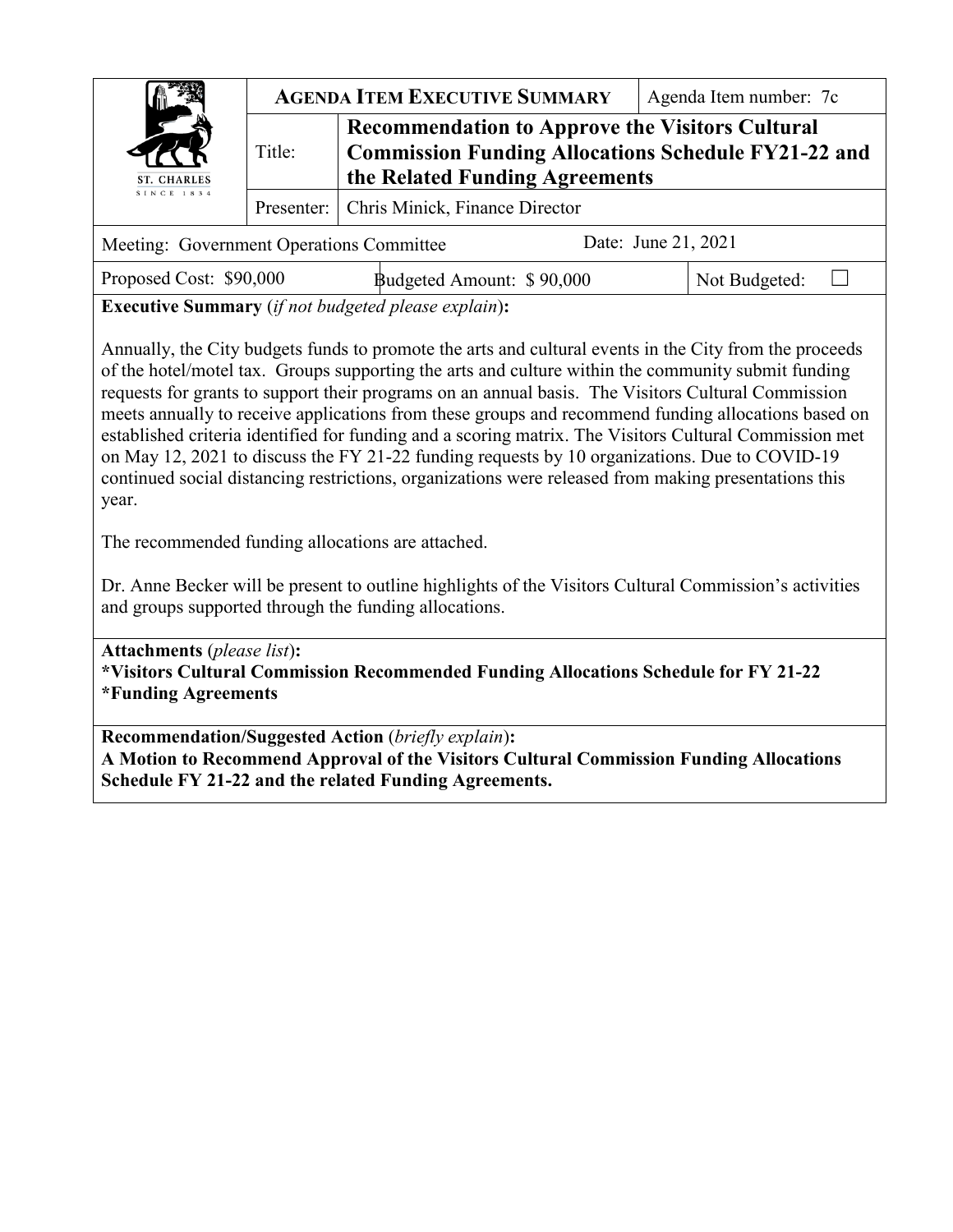# **FINAL FUNDING 21-22**

## *Summary of Average Scores*

|                               | <b>Rating Criteria</b> |                                 |                     |                                               |  |  |       |                  |            |                                 |                                 |                      |
|-------------------------------|------------------------|---------------------------------|---------------------|-----------------------------------------------|--|--|-------|------------------|------------|---------------------------------|---------------------------------|----------------------|
|                               |                        |                                 |                     |                                               |  |  |       |                  |            |                                 |                                 |                      |
| Organization                  | Economic impact        | Community<br>Enhance<br>Culture | benefit<br>Resident | Charles<br>.<br>ನ<br>Enhance St<br>Reputation |  |  | Total | % of Total Award | Calculated | 2021-22<br>Funding<br>Requested | <b>Final Award</b><br>$21 - 22$ | 2020-2021<br>Funding |
| Fineline Creative Arts Center | 7                      | 8                               | 8                   | 7                                             |  |  | 30    | 11.00%           | 9,896      | 15,000                          | 11,000                          | 10,932               |
| Fox Valley Concert Band       | 5                      | $\overline{7}$                  | ⇁                   | 6                                             |  |  | 25    | 9.15%            | 8,234      | 6,000                           | 6,000                           | 9,103                |
| lPreservation Partners        | 5                      | 8                               | 7                   | 7                                             |  |  | 27    | 9.71%            | 8,740      | 10,000                          | 9,490                           | 9,593                |
| <b>St Charles Art Council</b> | 6                      | 8                               | 8                   | 7                                             |  |  | 29    | 10.47%           | 9,426      | 13,000                          | 10,000                          | 10,040               |
| Steel Beam Theater            | 7                      | $\overline{ }$                  |                     | 8                                             |  |  | 29    | 10.51%           | 9,462      | 20,000                          | 10,000                          | 10,927               |
| Norris Cultural Arts Center   | 6                      | $\overline{7}$                  | 7                   | 7                                             |  |  | 27    | 9.59%            | 8,632      | 20,000                          | 9,382                           | 9,593                |
| Sculpture in the Park         | 6                      | 8                               | 8                   | 9                                             |  |  | 31    | 11.24%           | 10,112     | 10,000                          | 10,000                          | 10,000               |
| <b>St Charles Singers</b>     | $\overline{7}$         | $\overline{ }$                  |                     | 8                                             |  |  | 29    | 10.55%           | 9,498      | 9,000                           | 9,000                           | 10,397               |
| Kane Repertory Theatre        | 5                      | 6                               | 6                   | 6                                             |  |  | 23    | 8.47%            | 7,620      | 20,000                          | 6,000                           |                      |
| Marquee Youth Stage           | 5                      | $\overline{7}$                  |                     | 7                                             |  |  | 26    | 9.31%            | 8,379      | 19,652                          | 9,129                           | 9,415                |
|                               |                        |                                 |                     |                                               |  |  |       |                  |            |                                 |                                 |                      |
| <b>TOTAL</b>                  |                        |                                 |                     |                                               |  |  | 277   | 100.00%          | 90,000     | 142,652                         | 90,000                          | 90,000               |

Funds to Allocate 90,000

#### **Evaluation Instructions**

Use the below scale and correlate the rating criteria to each organization.

1 = Remote

3 = Moderate

5 = Strong

7 = Direct

9 = Direct and strong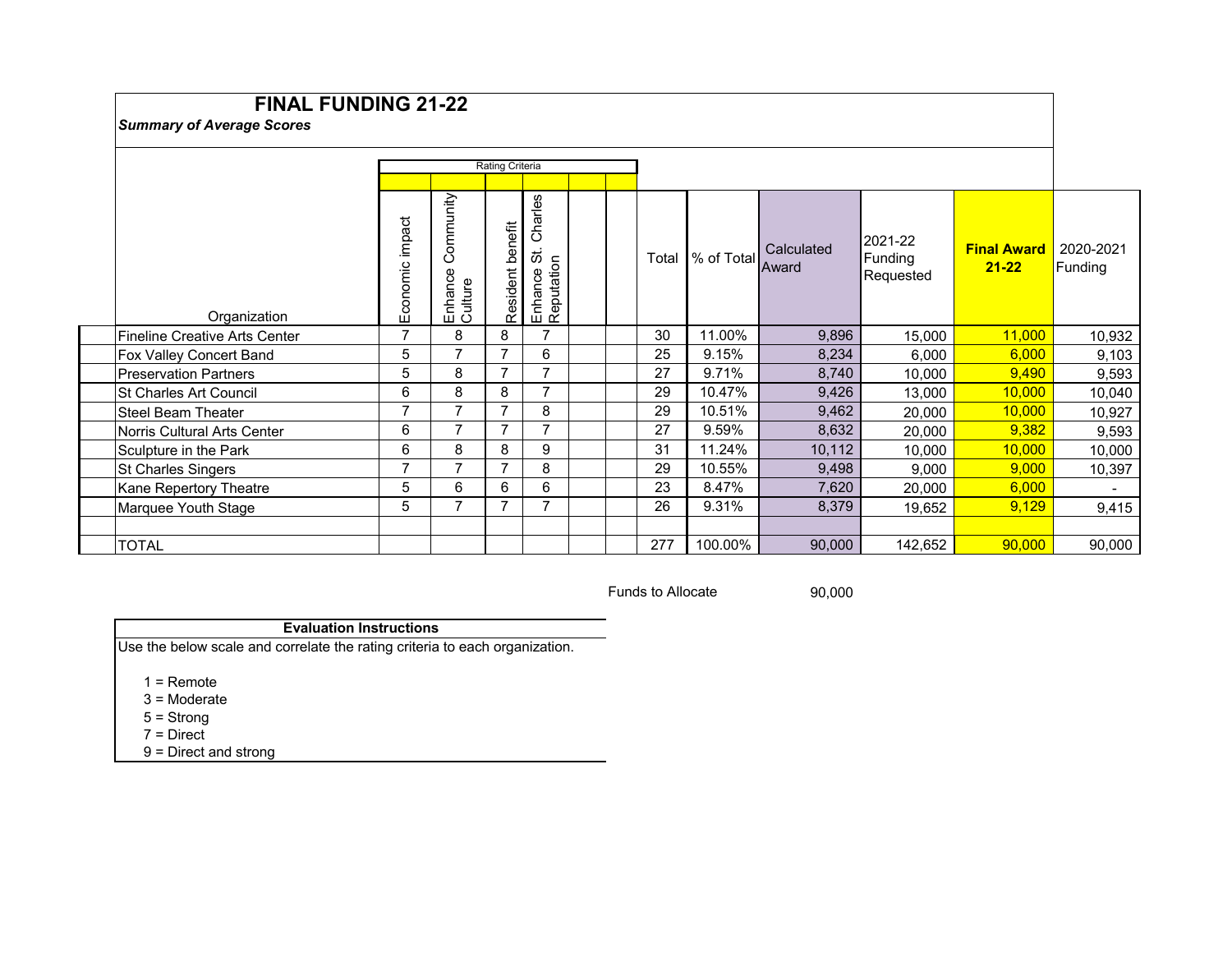**WHEREAS,** the City of St. Charles, hereinafter referred to as "the City," is desirous of promoting and developing an awareness of art, history and culture; and,

**WHEREAS,** the City has determined it would use the "Municipal Hotel Operators' Occupation Tax," hereinafter referred to as "the tax," to pay for services from groups promoting these activities; and,

**WHEREAS,** the The Fine Line Creative Arts Center, an Illinois not-for-profit corporation, (hereinafter referred to as "the Arts Center,") can provide those services desired by the City.

#### **NOW THEREFORE, IT IS HEREBY AGREED AS FOLLOWS:**

I. In consideration of the promises, terms and conditions set forth, the Arts Center shall devote its exclusive energies to promote a quality image of St. Charles by providing various art forms in the City.

II. In consideration of the foregoing services provided by the Arts Center, the City agrees to pay to the Arts Center, the amount of Eleven Thousand dollars and no/100 cents (\$11,000.00) for the period beginning May 1, 2021 and ending April 30, 2022. Payment shall be made on a quarterly basis, subject to deductions by the City for collection costs (including expenses of litigation to defend the imposition or collection of the tax). Any grants which the Arts Center assists the City in obtaining shall be treated as a separate matter.

III. The Arts Center will not enter into any relationship, contractual or otherwise, which will subject the City to any liability. The Arts Center is an independent contractor and has no authority to bind the City in any matter. The Arts Center further agrees to indemnify and hold harmless the City from any and all liability, losses or damages, including reasonable attorneys' fees, arising from the execution or implementation of this agreement, including any action against the City with respect to the collection of the special tax provided for by the St. Charles Municipal Code, Chapter 3.32, "Municipal Hotel Operators' Occupation Tax."

IV. The Arts Center shall maintain records of all of its activities for the period of at least seven years, which records shall upon request be subject to inspection and copying by the City or its designated agent at the City's sole expense at any reasonable time or times during the operation of this agreement and for a period of three years thereafter.

V. This agreement shall terminate on April 30, 2022, and the consideration therefore may be renewed by a written instrument executed by both parties.

VI. The Arts Center will abide by City's policy for externally funded organizations.

VII. Upon termination of this agreement, any funds paid to the Arts Center and not used or otherwise subject to pending contract requirements of the Arts Center shall be returned to the City.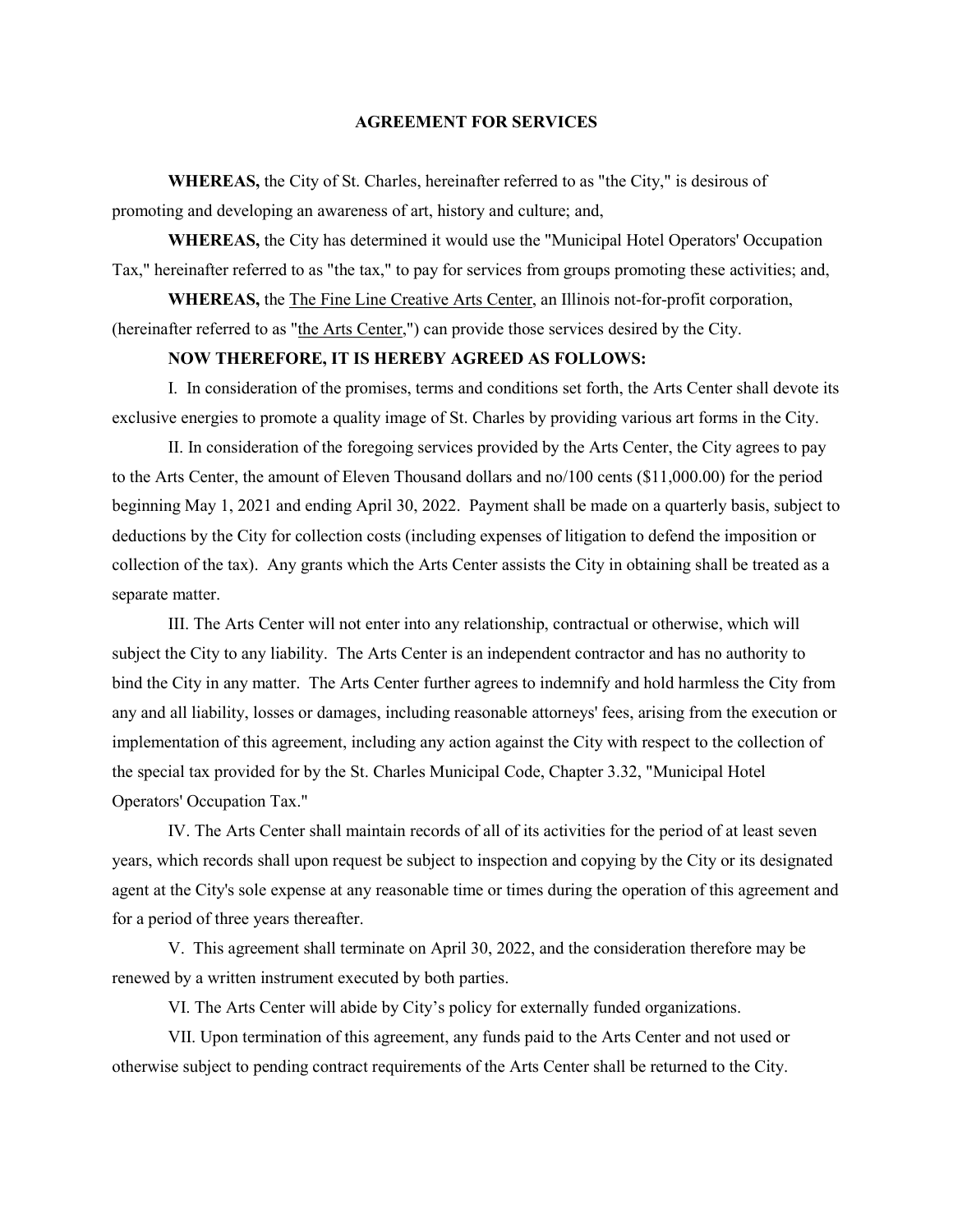IX. The foregoing is the entire agreement made by and between the parties hereto and has been examined by each of the said parties.

X. Any amendment to this agreement shall be effective only if evidenced by a written instrument executed by the parties hereto.

**IN WITNESS WHEREOF,** the undersigned have hereto set their hands and seals this  $\_\_\_\_$  day of  $\_\_\_\_$ , 2021.

## **THE FINE LINE CREATIVE ARTS CENTER**

By:

President

**CITY OF ST. CHARLES**

By:

Mayor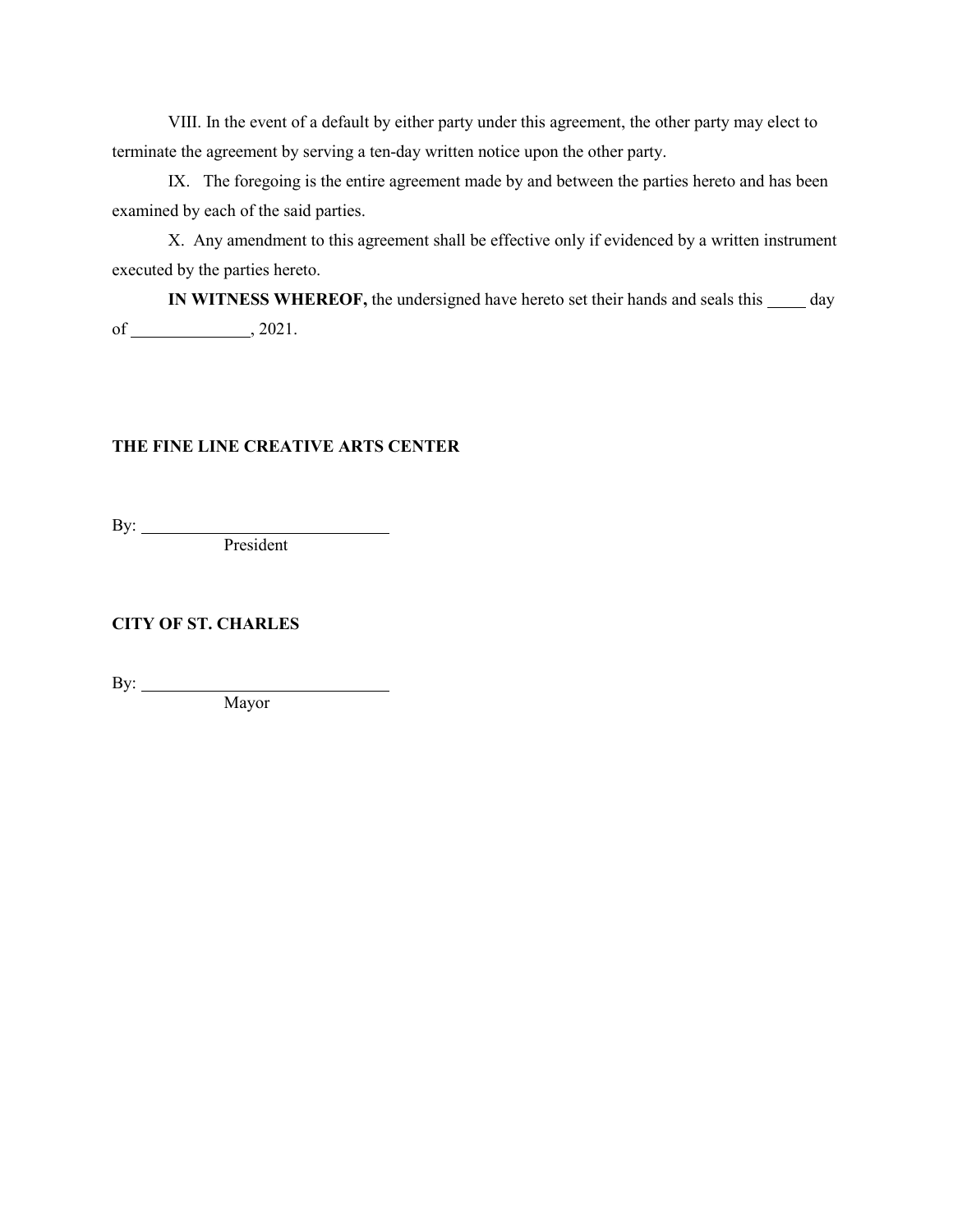**WHEREAS,** the City of St. Charles, hereinafter referred to as "the City," is desirous of promoting and developing an awareness of art, history and culture; and,

**WHEREAS,** the City has determined it would use the "Municipal Hotel Operators' Occupation Tax," hereinafter referred to as "the tax," to pay for services from groups promoting these activities; and,

**WHEREAS,** the Fox Valley Concert Band, an Illinois not-for-profit corporation, (hereinafter referred to as the "the Band,") can provide those services desired by the City.

#### **NOW THEREFORE, IT IS HEREBY AGREED AS FOLLOWS:**

I. In consideration of the promises, terms and conditions set forth, the Band shall devote its exclusive energies to provide volunteer adult community concert band entertainment in accordance with the presentation of St. Charles based artists.

II. In consideration of the foregoing services provided by the Band, the City agrees to pay to the Band, the amount of Six Thousand dollars and no/100 cents (\$6,000.00) for the period beginning May 1, 2021 and ending April 30, 2022. Payment shall be made on a quarterly basis, subject to deductions by the City for collection costs (including expenses of litigation to defend the imposition or collection of the tax). Any grants which the Band assists the City in obtaining shall be treated as a separate matter.

III. The Band will not enter into any relationship, contractual or otherwise, which will subject the City to any liability. The Band is an independent contractor and has no authority to bind the City in any matter. The Band further agrees to indemnify and hold harmless the City from any and all liability, losses or damages, including reasonable attorneys' fees, arising from the execution or implementation of this agreement, including any action against the City with respect to the collection of the special tax provided for by the St. Charles Municipal Code, Chapter 3.32, "Municipal Hotel Operators' Occupation Tax."

IV. The Band shall maintain records of all of its activities for the period of at least seven years, which records shall upon request be subject to inspection and copying by the City or its designated agent at the City's sole expense at any reasonable time or times during the operation of this agreement and for a period of three years thereafter.

V. This agreement shall terminate on April 30, 2022, and the consideration therefore may be renewed by a written instrument executed by both parties.

VI. The Band will abide by City's policy for externally funded organizations.

VII. Upon termination of this agreement, any funds paid to the Band and not used or otherwise subject to pending contract requirements of the Band shall be returned to the City.

VIII. In the event of a default by either party under this agreement, the other party may elect to terminate the agreement by serving a ten-day written notice upon the other party.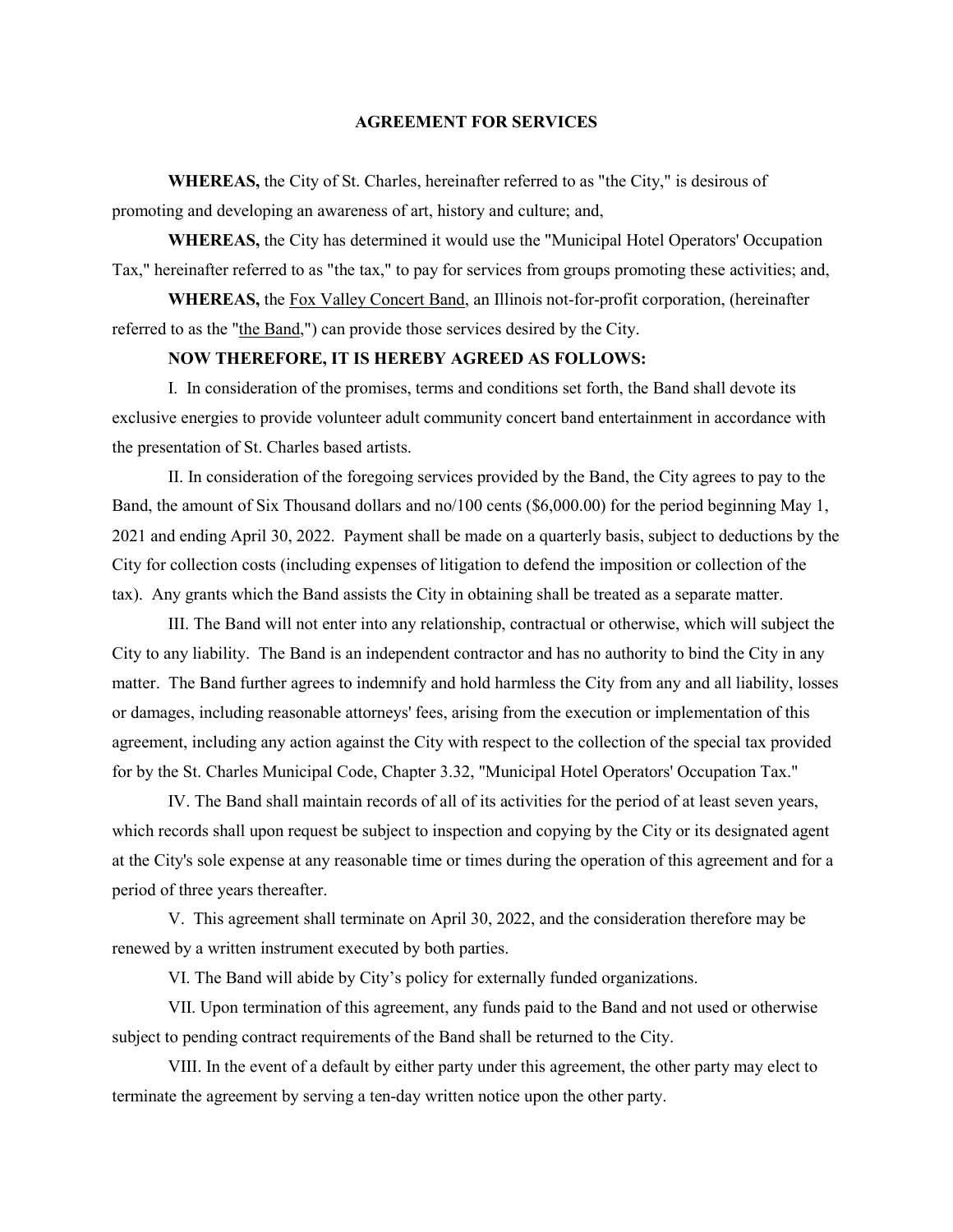IX. The foregoing is the entire agreement made by and between the parties hereto and has been examined by each of the said parties.

X. Any amendment to this agreement shall be effective only if evidenced by a written instrument executed by the parties hereto.

**IN WITNESS WHEREOF,** the undersigned have hereto set their hands and seals this  $\_\_\_\_$  day of 2021.

**FOX VALLEY** 

**CITY OF ST. CHARLES** 

By: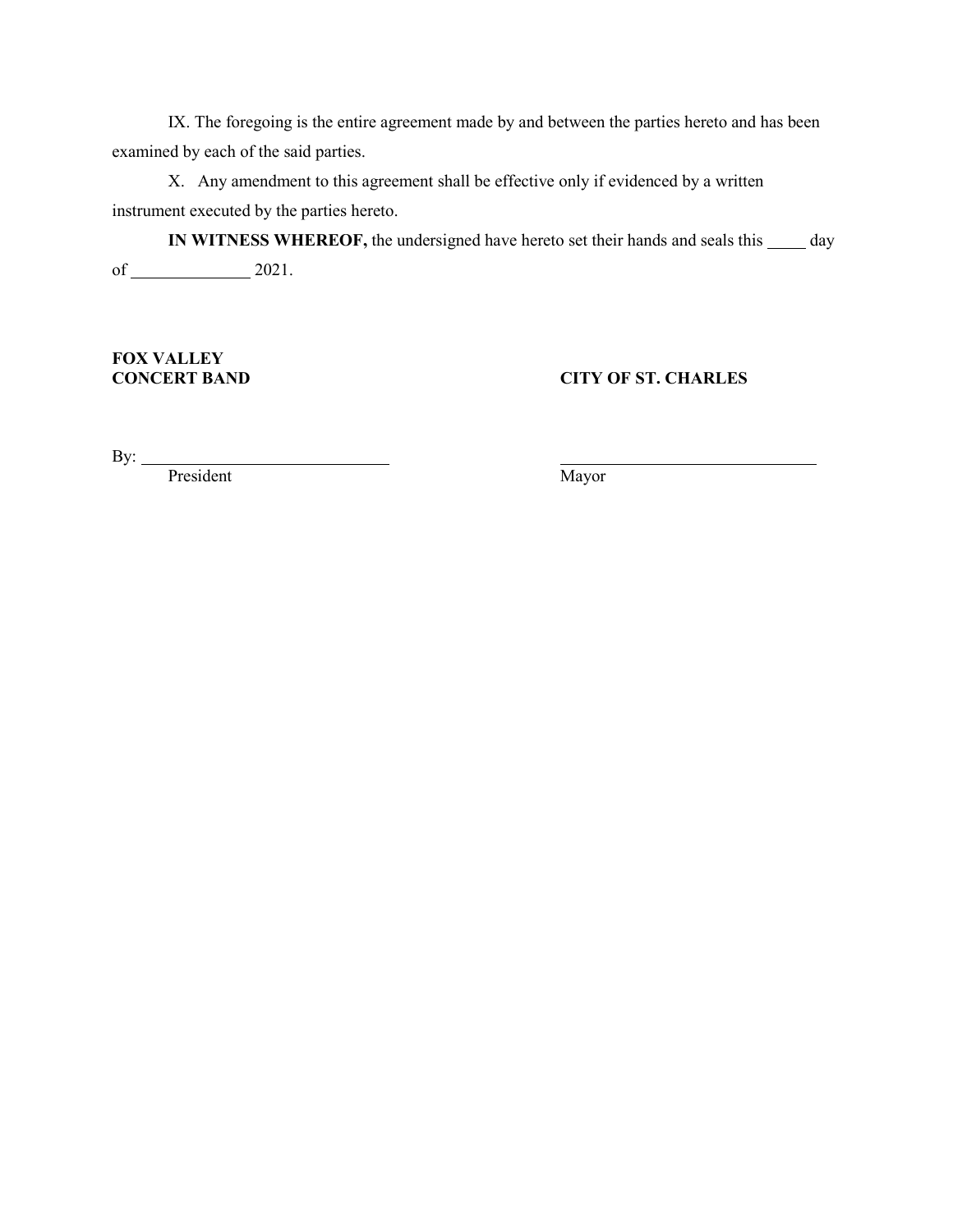**WHEREAS,** the City of St. Charles, hereinafter referred to as "the City," is desirous of promoting and developing an awareness of art, history and culture; and,

**WHEREAS,** the City has determined it would use the "Municipal Hotel Operators' Occupation Tax," hereinafter referred to as "the tax," to pay for services from groups promoting these activities; and,

**WHEREAS,** the Preservation Partners of the Fox Valley, an Illinois not-for-profit corporation, (hereinafter referred to as "the Preservation Partners,") can provide those services desired by the City.

## **NOW THEREFORE, IT IS HEREBY AGREED AS FOLLOWS:**

I. In consideration of the promises, terms and conditions set forth, the Preservation Partners shall devote its exclusive energies to promote a quality image of St. Charles by providing historic restoration services desired by the City.

II. In consideration of the foregoing services provided by the Preservation Partners, the City agrees to pay to the Preservation Partners, the amount of Nine Thousand Four Hundred and Ninety dollars and no/100 cents (\$9,490.00) for the period beginning May 1, 2021 and ending April 30, 2022. Payment shall be made on a quarterly basis, subject to deductions by the City for collection costs (including expenses of litigation to defend the imposition or collection of the tax). Any grants which the Preservation Partners assists the City in obtaining shall be treated as a separate matter.

III. The Preservation Partners will not enter into any relationship, contractual or otherwise, which will subject the City to any liability. The Preservation Partners is an independent contractor and has no authority to bind the City in any matter. The Preservation Partners further agrees to indemnify and hold harmless the City from any and all liability, losses or damages, including reasonable attorneys' fees, arising from the execution or implementation of this agreement, including any action against the City with respect to the collection of the special tax provided for by the St. Charles Municipal Code, Chapter 3.32, "Municipal Hotel Operators' Occupation Tax."

IV. The Preservation Partners shall maintain records of all of its activities for the period of at least seven years, which records shall upon request be subject to inspection and copying by the City or its designated agent at the City's sole expense at any reasonable time or times during the operation of this agreement and for a period of three years thereafter.

V. This agreement shall terminate on April 30, 2022, and the consideration therefore may be renewed by a written instrument executed by both parties.

VI. The Preservation Partners will abide by City's policy for externally funded organizations.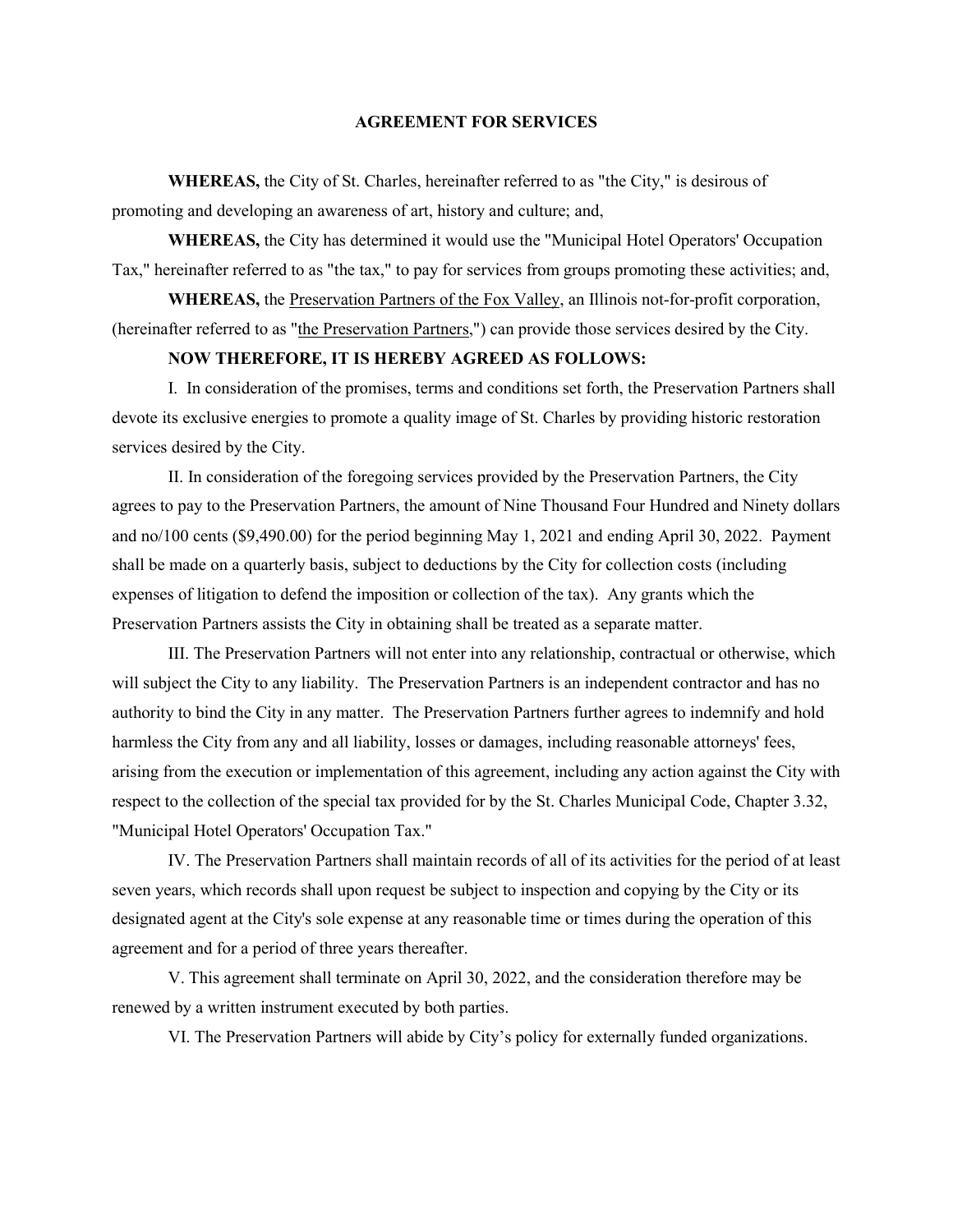VII. Upon termination of this agreement, any funds paid to the Preservation Partners and not used or otherwise subject to pending contract requirements of the Preservation Partners shall be returned to the City.

VIII. In the event of a default by either party under this agreement, the other party may elect to terminate the agreement by serving a ten-day written notice upon the other party.

IX. The foregoing is the entire agreement made by and between the parties hereto and has been examined by each of the said parties.

X. Any amendment to this agreement shall be effective only if evidenced by a written instrument executed by the parties hereto.

**IN WITNESS WHEREOF,** the undersigned have hereto set their hands and seals this day of  $\_\_\_\_\_$ , 2021.

## **PRESERVATION PARTNERS**

By:  $\_\_$ 

Executive Director

## **CITY OF ST. CHARLES**

By:

Mayor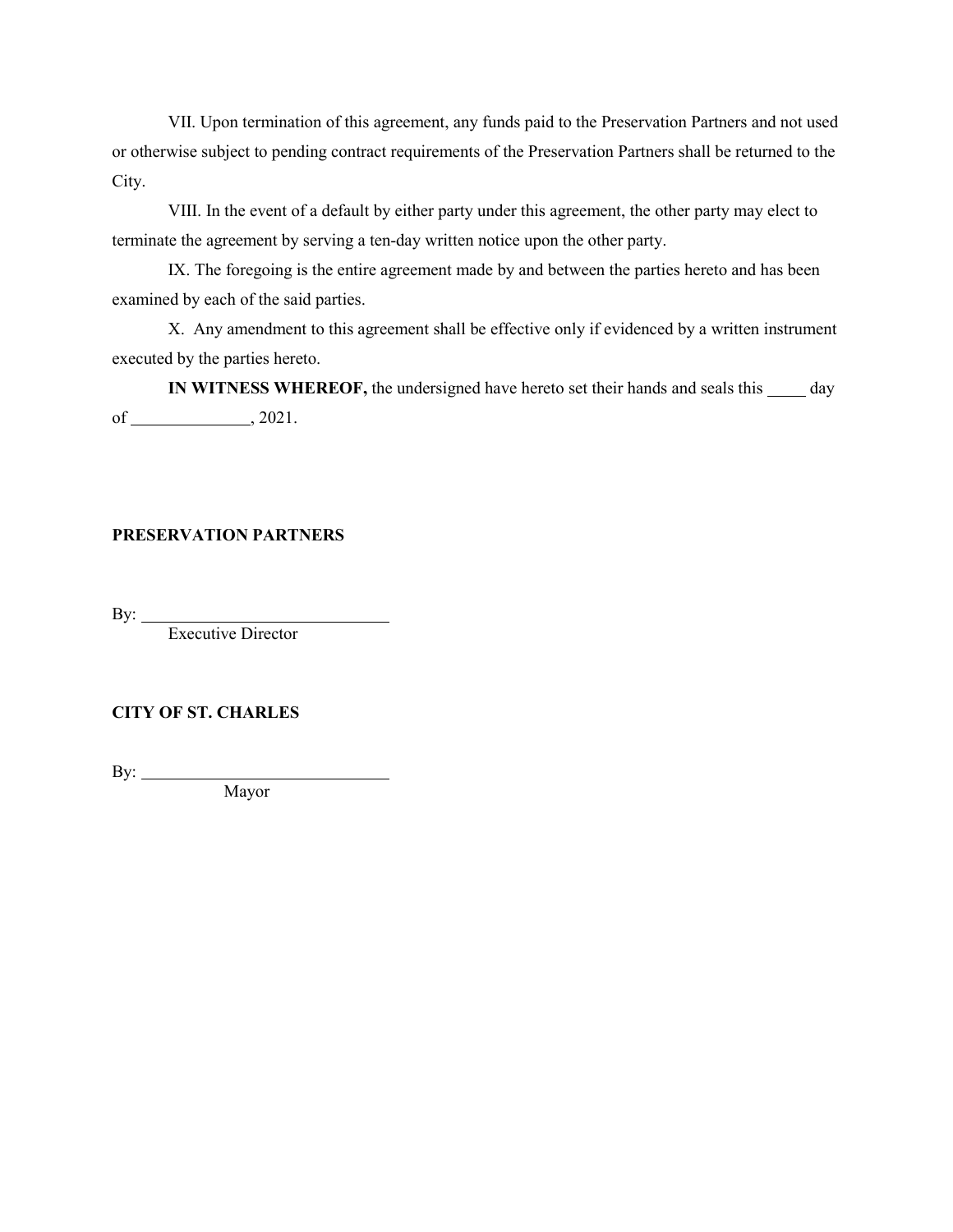**WHEREAS,** the City of St. Charles, hereinafter referred to as "the City," is desirous of promoting and developing an awareness of art, history and culture; and,

**WHEREAS,** the City has determined it would use the "Municipal Hotel Operators' Occupation Tax," hereinafter referred to as "the tax," to pay for services from groups promoting these activities; and,

**WHEREAS,** the St. Charles Arts Council, an Illinois not-for-profit corporation, (hereinafter referred to as "the Arts Council,") can provide those services desired by the City.

#### **NOW THEREFORE, IT IS HEREBY AGREED AS FOLLOWS:**

I. In consideration of the promises, terms and conditions set forth, the Arts Council shall devote its exclusive energies to provide various art forms within the City of St. Charles.

II. In consideration of the foregoing services provided by the Arts Council, the City agrees to pay to the Arts Council, the amount of Ten Thousand dollars and no/100 cents (\$10,000.00) for the period beginning May 1, 2021 and ending April 30, 2022. Payment shall be made on a quarterly basis, subject to deductions by the City for collection costs (including expenses of litigation to defend the imposition or collection of the tax). Any grants which the Arts Council assists the City in obtaining shall be treated as a separate matter.

III. The Arts Council will not enter into any relationship, contractual or otherwise, which will subject the City to any liability. The Arts Council is an independent contractor and has no authority to bind the City in any matter. The Arts Council further agrees to indemnify and hold harmless the City from any and all liability, losses or damages, including reasonable attorneys' fees, arising from the execution or implementation of this agreement, including any action against the City with respect to the collection of the special tax provided for by the St. Charles Municipal Code, Chapter 3.32, "Municipal Hotel Operators' Occupation Tax."

IV. The Arts Council shall maintain records of all of its activities for the period of at least seven years, which records shall upon request be subject to inspection and copying by the City or its designated agent at the City's sole expense at any reasonable time or times during the operation of this agreement and for a period of three years thereafter.

V. This agreement shall terminate on April 30, 2022, and the consideration therefore may be renewed by a written instrument executed by both parties.

VI. The Arts Council will abide by City's policy for externally funded organizations.

VII. Upon termination of this agreement, any funds paid to the Arts Council and not used or otherwise subject to pending contract requirements of the Arts Council shall be returned to the City.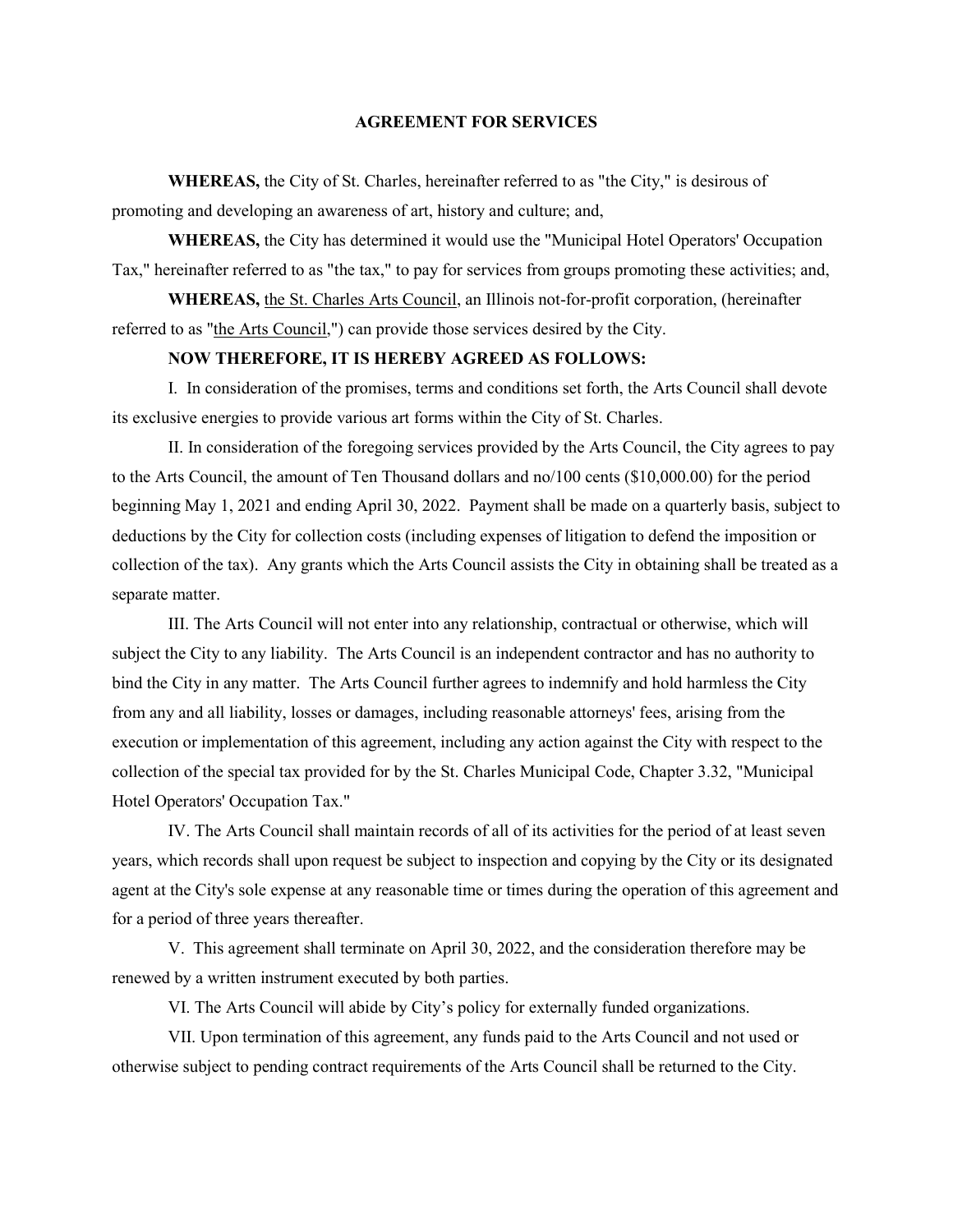IX. The foregoing is the entire agreement made by and between the parties hereto and has been examined by each of the said parties.

X. Any amendment to this agreement shall be effective only if evidenced by a written instrument executed by the parties hereto.

**IN WITNESS WHEREOF,** the undersigned have hereto set their hands and seals this  $\_\_\_\_$  day of  $\frac{2021}{ }$ 

## **ST. CHARLES ARTS COUNCIL CITY OF ST. CHARLES**

 $\mathbf{By}$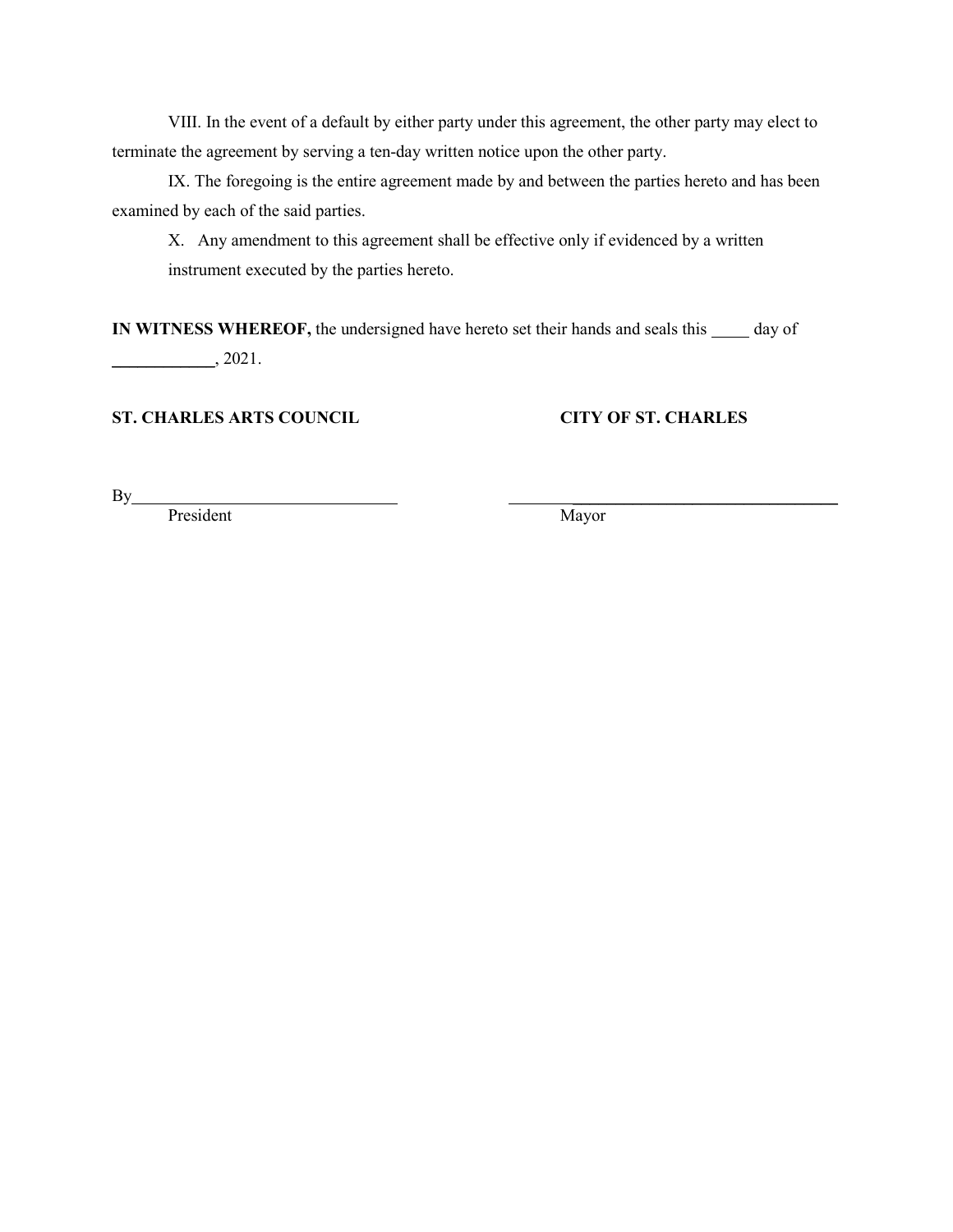**WHEREAS,** the City of St. Charles, hereinafter referred to as "the City," is desirous of promoting and developing an awareness of art, history and culture; and,

**WHEREAS,** the City has determined it would use the "Municipal Hotel Operators' Occupation Tax," hereinafter referred to as "the tax," to pay for services from groups promoting these activities; and,

**WHEREAS,** the Steel Beam Theatre, an Illinois not-for-profit corporation, (hereinafter referred to as "the Theatre,") can provide those services desired by the City.

#### **NOW THEREFORE, IT IS HEREBY AGREED AS FOLLOWS:**

I. In consideration of the promises, terms and conditions set forth, the Theatre shall devote its exclusive energies to provide performances and exhibits of a cultural nature within the City of St. Charles.

II. In consideration of the foregoing services provided by the Theatre, the City agrees to pay to the Theatre, the amount of Ten Thousand dollars and no/100 cents (\$10,000.00) for the period beginning May 1, 2021 and ending April 30, 2022. Payment shall be made on a quarterly basis, subject to deductions by the City for collection costs (including expenses of litigation to defend the imposition or collection of the tax). Any grants which the Theatre assists the City in obtaining shall be treated as a separate matter.

III. The Theatre will not enter into any relationship, contractual or otherwise, which will subject the City to any liability. The Theatre is an independent contractor and has no authority to bind the City in any matter. The Theatre further agrees to indemnify and hold harmless the City from any and all liability, losses or damages, including reasonable attorneys' fees, arising from the execution or implementation of this agreement, including any action against the City with respect to the collection of the special tax provided for by the St. Charles Municipal Code, Chapter 3.32, "Municipal Hotel Operators' Occupation Tax."

IV. The Theatre shall maintain records of all of its activities for the period of at least seven years, which records shall upon request be subject to inspection and copying by the City or its designated agent at the City's sole expense at any reasonable time or times during the operation of this agreement and for a period of three years thereafter.

V. This agreement shall terminate on April 30, 2022, and the consideration therefore may be renewed by a written instrument executed by both parties.

VI. The Theatre will abide by City's policy for externally funded organizations.

VII. Upon termination of this agreement, any funds paid to the Theatre and not used or otherwise subject to pending contract requirements of the Theatre shall be returned to the City.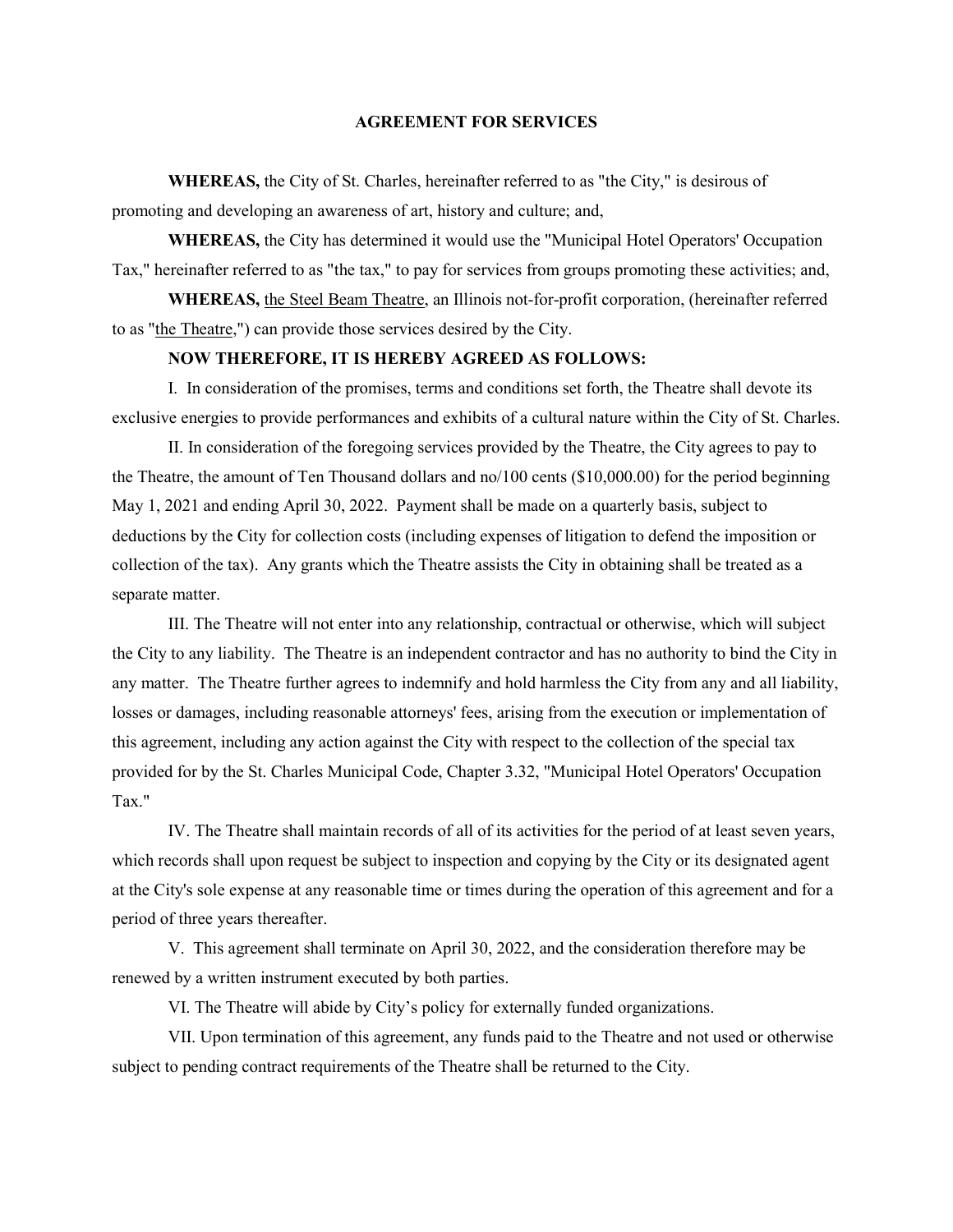IX. The foregoing is the entire agreement made by and between the parties hereto and has been examined by each of the said parties.

X. Any amendment to this agreement shall be effective only if evidenced by a written instrument executed by the parties hereto.

**IN WITNESS WHEREOF,** the undersigned have hereto set their hands and seals this  $\_\_\_\_$  day of  $\frac{1}{2021}$ .

## **STEEL BEAM THEATRE CITY OF ST. CHARLES**

 $\mathbf{By}$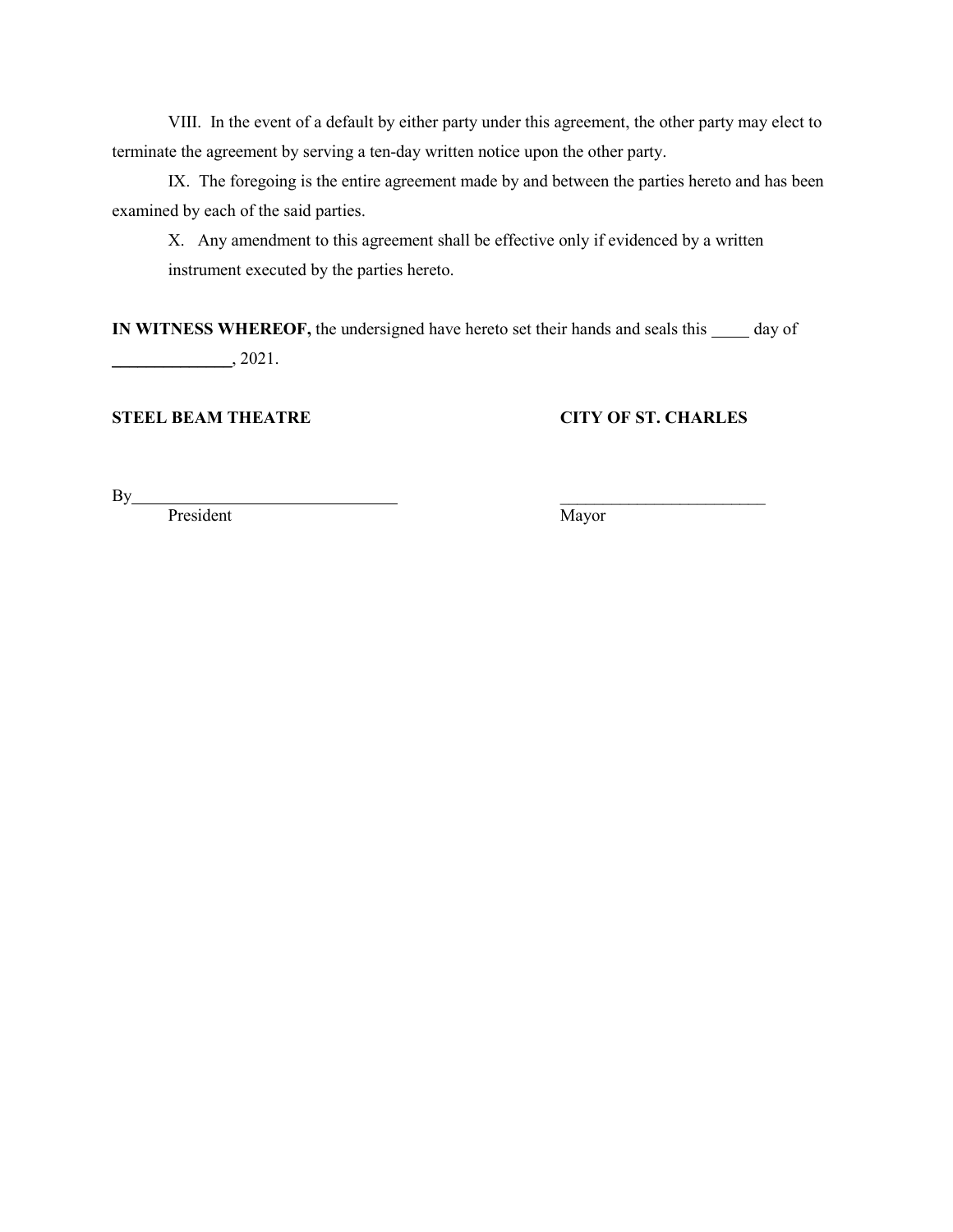**WHEREAS,** the City of St. Charles, hereinafter referred to as "the City," is desirous of promoting and developing an awareness of art, history and culture; and,

**WHEREAS,** the City has determined it would use the "Municipal Hotel Operators' Occupation Tax," hereinafter referred to as "the tax," to pay for services from groups promoting these activities; and,

**WHEREAS,** the Dellora A. Norris Cultural Arts Center, an Illinois not-for-profit corporation, (hereinafter referred to as the "Cultural Center,") can provide those services desired by the City.

#### **NOW THEREFORE, IT IS HEREBY AGREED AS FOLLOWS:**

I. In consideration of the promises, terms and conditions set forth, the Cultural Center shall devote its exclusive energies to provide performances and exhibits of a cultural nature within the City of St. Charles.

II. In consideration of the foregoing services provided by the Cultural Center, the City agrees to pay to the Cultural Center, the amount of Nine Thousand Three Hundred Eighty-Two dollars and no/100 cents (\$9,382.00) for the period beginning May 1, 2021 and ending April 30, 2022. Payment shall be made on a quarterly basis, subject to deductions by the City for collection costs (including expenses of litigation to defend the imposition or collection of the tax). Any grants which the Cultural Center assists the City in obtaining shall be treated as a separate matter.

III. The Cultural Center will not enter into any relationship, contractual or otherwise, which will subject the City to any liability. The Cultural Center is an independent contractor and has no authority to bind the City in any matter. The Cultural Center further agrees to indemnify and hold harmless the City from any and all liability, losses or damages, including reasonable attorneys' fees, arising from the execution or implementation of this agreement, including any action against the City with respect to the collection of the special tax provided for by the St. Charles Municipal Code, Chapter 3.32, "Municipal Hotel Operators' Occupation Tax."

IV. The Cultural Center shall maintain records of all of its activities for the period of at least seven years, which records shall upon request be subject to inspection and copying by the City or its designated agent at the City's sole expense at any reasonable time or times during the operation of this agreement and for a period of three years thereafter.

V. This agreement shall terminate on April 30, 2022, and the consideration therefor may be renewed by a written instrument executed by both parties.

VI. The Cultural Center will abide by City's policy for externally funded organizations.

VII. Upon termination of this agreement, any funds paid to the Cultural Center and not used or otherwise subject to pending contract requirements of the Cultural Center shall be returned to the City.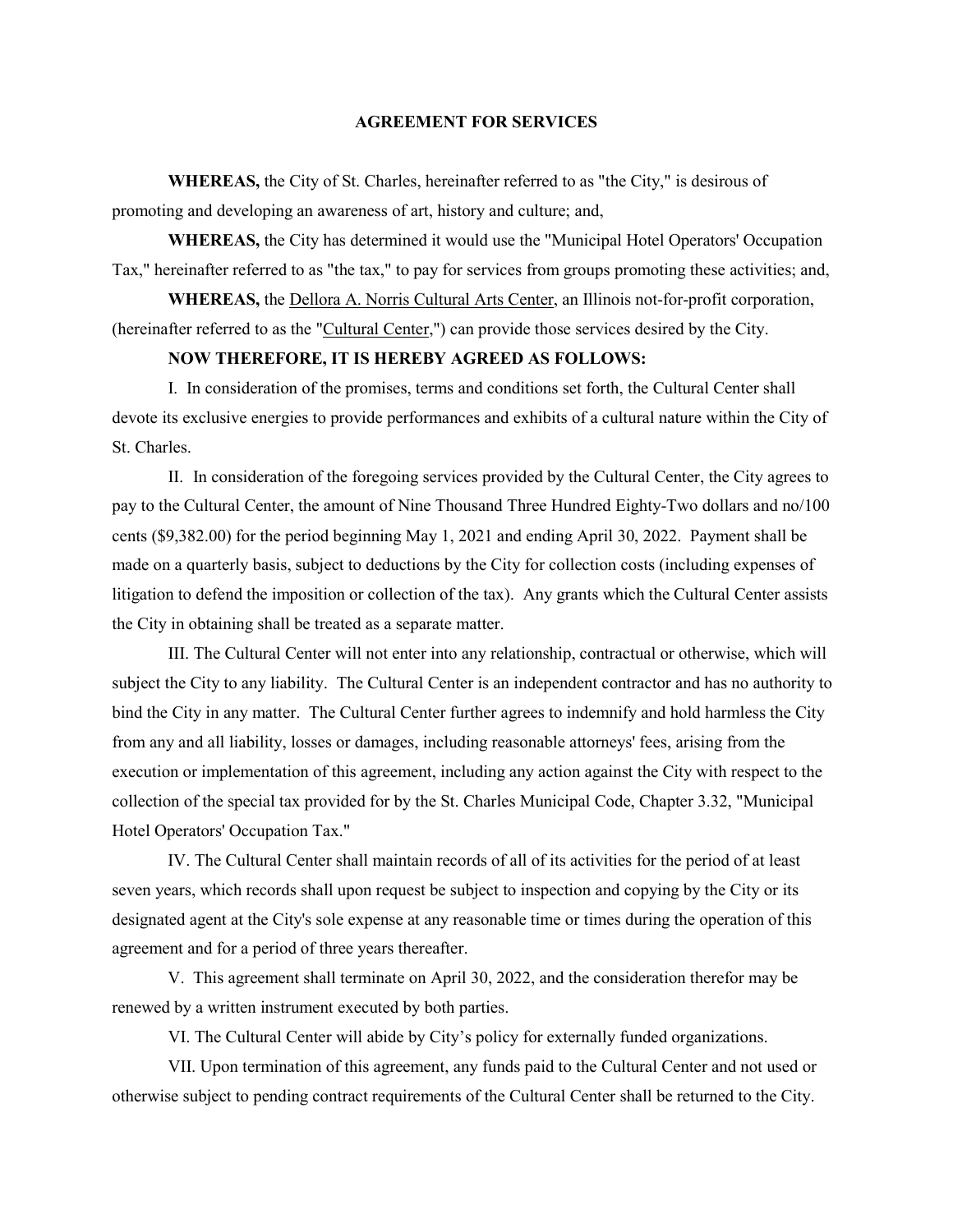IX. The foregoing is the entire agreement made by and between the parties hereto and has been examined by each of the said parties.

X. Any amendment to this agreement shall be effective only if evidenced by a written instrument executed by the parties hereto.

**IN WITNESS WHEREOF,** the undersigned have hereto set their hands and seals this  $\_\_\_\_$  day of  $\_\_\_\_$ , 2021.

## **DELLORA A. NORRIS CITY OF ST. CHARLES CULTURAL ARTS CENTER**

By: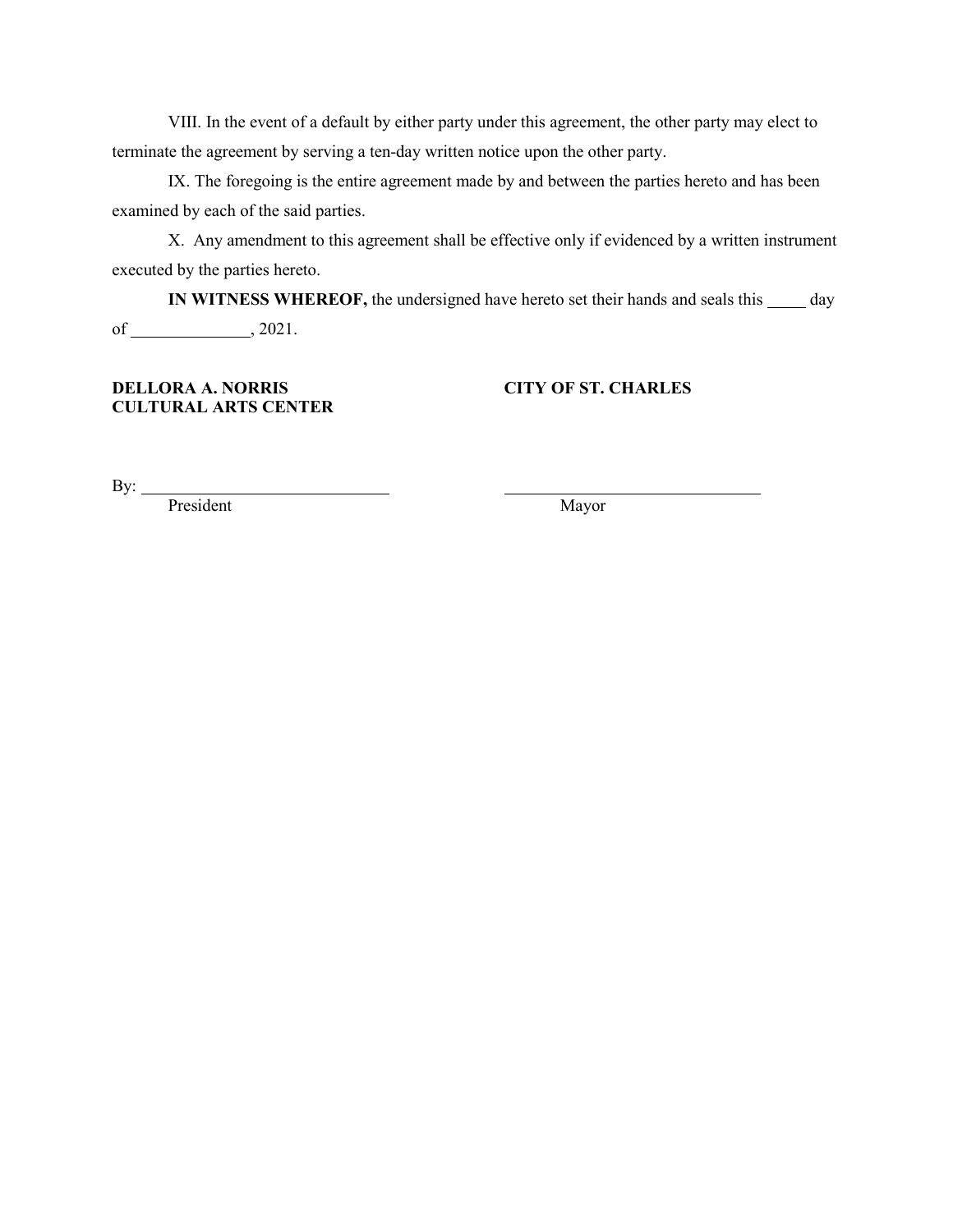**WHEREAS,** the City of St. Charles, hereinafter referred to as "the City," is desirous of promoting and developing an awareness of art, history and culture; and,

**WHEREAS,** the City has determined it would use the "Municipal Hotel Operators' Occupation Tax," hereinafter referred to as "the tax," to pay for services from groups promoting these activities; and,

**WHEREAS,** the St Charles Parks Foundation, an Illinois not-for-profit corporation sponsoring the Sculpture in the Park event, (hereinafter referred to as "the Sculpture,") can provide those services desired by the City.

#### **NOW THEREFORE, IT IS HEREBY AGREED AS FOLLOWS:**

I. In consideration of the promises, terms and conditions set forth, the Sculpture shall devote its exclusive energies to promote a quality image of St. Charles by providing various art forms in the City.

II. In consideration of the foregoing services provided by the Sculpture, the City agrees to pay to the Sculpture, the amount of Ten Thousand dollars and no/100 cents (\$10,000.00) for the period beginning May 1, 2021 and ending April 30, 2022. Payment shall be made on a quarterly basis, subject to deductions by the City for collection costs (including expenses of litigation to defend the imposition or collection of the tax). Any grants which the Sculpture assists the City in obtaining shall be treated as a separate matter.

III. The Sculpture will not enter into any relationship, contractual or otherwise, which will subject the City to any liability. The Sculpture is an independent contractor and has no authority to bind the City in any matter. The Sculpture further agrees to indemnify and hold harmless the City from any and all liability, losses or damages, including reasonable attorneys' fees, arising from the execution or implementation of this agreement, including any action against the City with respect to the collection of the special tax provided for by the St. Charles Municipal Code, Chapter 3.32, "Municipal Hotel Operators' Occupation Tax."

IV. The Sculpture shall maintain records of all of its activities for the period of at least seven years, which records shall upon request be subject to inspection and copying by the City or its designated agent at the City's sole expense at any reasonable time or times during the operation of this agreement and for a period of three years thereafter.

V. This agreement shall terminate on April 30, 2022, and the consideration therefore may be renewed by a written instrument executed by both parties.

VI. The Sculpture will abide by City's policy for externally funded organizations.

VII. Upon termination of this agreement, any funds paid to the Sculpture and not used or otherwise subject to pending contract requirements of the Sculpture shall be returned to the City.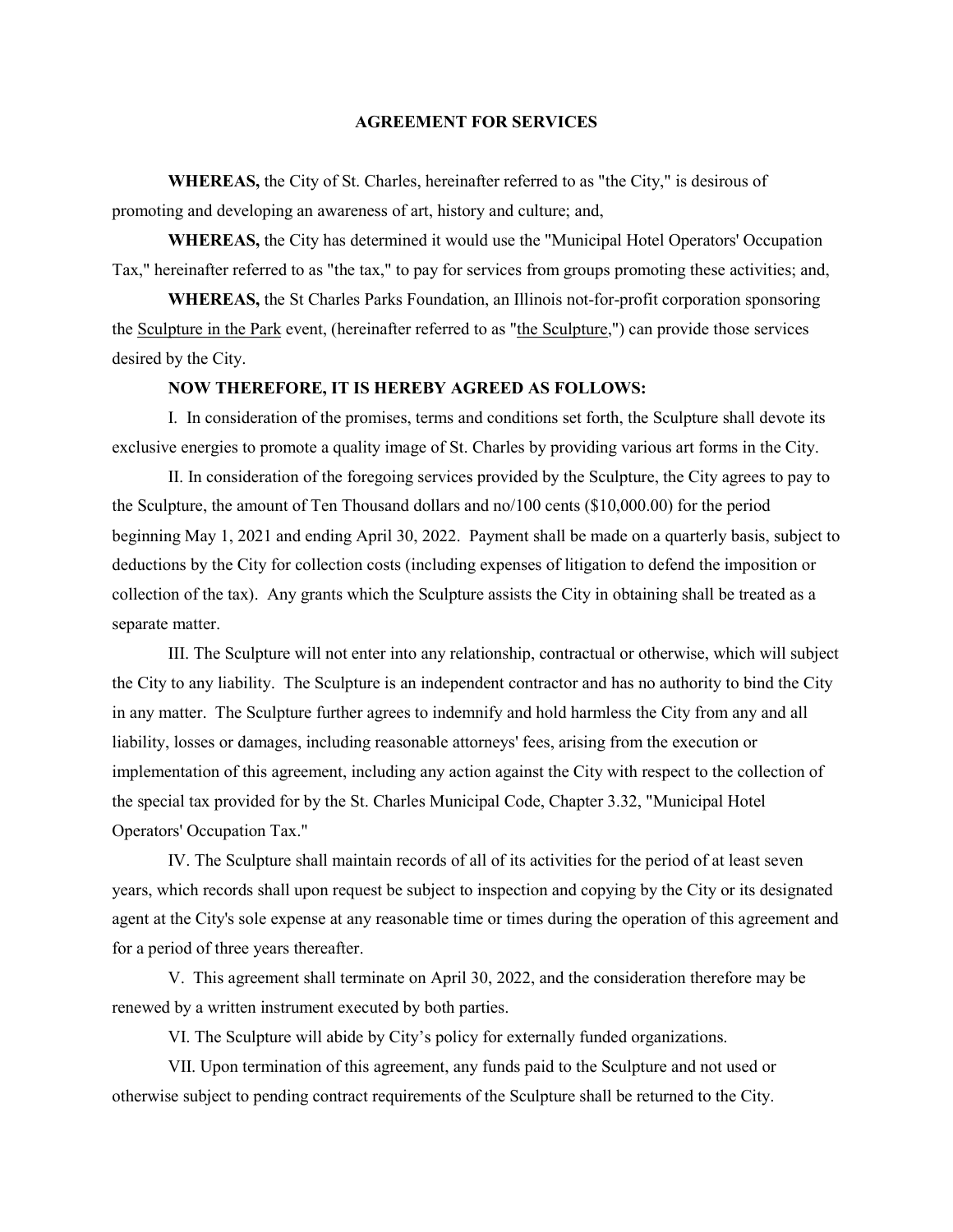IX. The foregoing is the entire agreement made by and between the parties hereto and has been examined by each of the said parties.

X. Any amendment to this agreement shall be effective only if evidenced by a written instrument executed by the parties hereto.

**IN WITNESS WHEREOF,** the undersigned have hereto set their hands and seals this  $\_\_\_\_$  day of  $\_\_\_\_$ , 2021.

## **ST CHARLES PARKS FOUNDATION**

By:

President

## **CITY OF ST. CHARLES**

By:

Mayor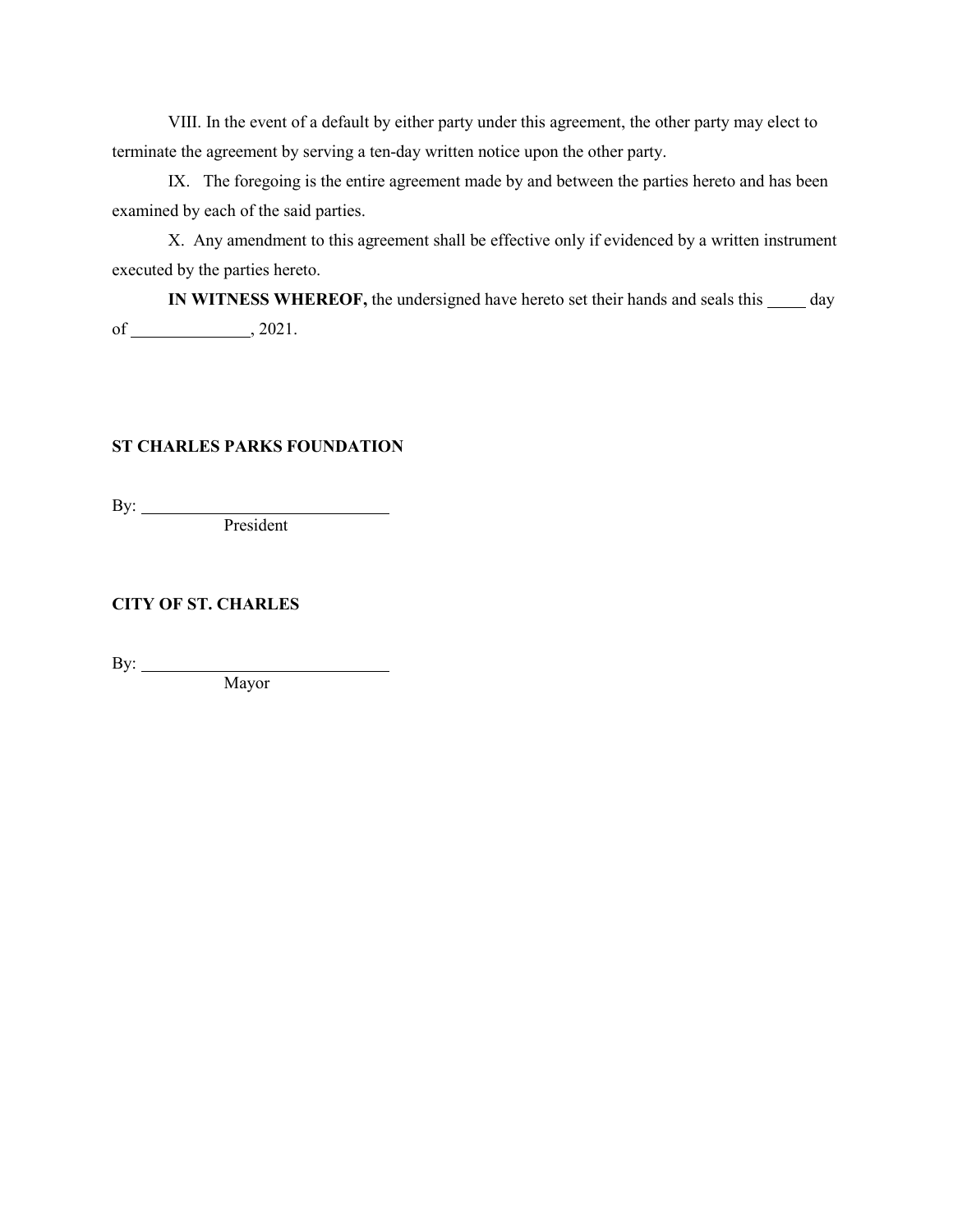**WHEREAS,** the City of St. Charles, hereinafter referred to as "the City," is desirous of promoting and developing an awareness of art, history and culture; and,

**WHEREAS,** the City has determined it would use the "Municipal Hotel Operators' Occupation Tax," hereinafter referred to as "the tax," to pay for services from groups promoting these activities; and,

**WHEREAS,** the St. Charles Singers, an Illinois not-for-profit corporation, (hereinafter referred to as "the Singers,") can provide those services desired by the City.

#### **NOW THEREFORE, IT IS HEREBY AGREED AS FOLLOWS:**

I. In consideration of the promises, terms and conditions set forth, the Singers shall devote its exclusive energies to providing subscription series concerts and benefit concerts for worthy causes.

II. In consideration of the foregoing services provided by the Singers, the City agrees to pay to the Singers, the amount of Nine Thousand dollars and no/100 cents (\$9,000.00) for the period beginning May 1, 2021 and ending April 30, 2022. Payment shall be made on a quarterly basis, subject to deductions by the City for collection costs (including expenses of litigation to defend the imposition or collection of the tax). Any grants which the Singers assists the City in obtaining shall be treated as a separate matter.

III. The Singers will not enter into any relationship, contractual or otherwise, which will subject the City to any liability. The Singers is an independent contractor and has no authority to bind the City in any matter. The Singers further agrees to indemnify and hold harmless the City from any and all liability, losses or damages, including reasonable attorneys' fees, arising from the execution or implementation of this agreement, including any action against the City with respect to the collection of the special tax provided for by the St. Charles Municipal Code, Chapter 3.32, "Municipal Hotel Operators' Occupation Tax."

IV. The Singers shall maintain records of all of its activities for the period of at least seven years, which records shall upon request be subject to inspection and copying by the City or its designated agent at the City's sole expense at any reasonable time or times during the operation of this agreement and for a period of three years thereafter.

V. This agreement shall terminate on April 30, 2022, and the consideration therefore may be renewed by a written instrument executed by both parties.

VI. The Singers will abide by City's policy for externally funded organizations.

VII. Upon termination of this agreement, any funds paid to the Singers and not used or otherwise subject to pending contract requirements of the Singers shall be returned to the City.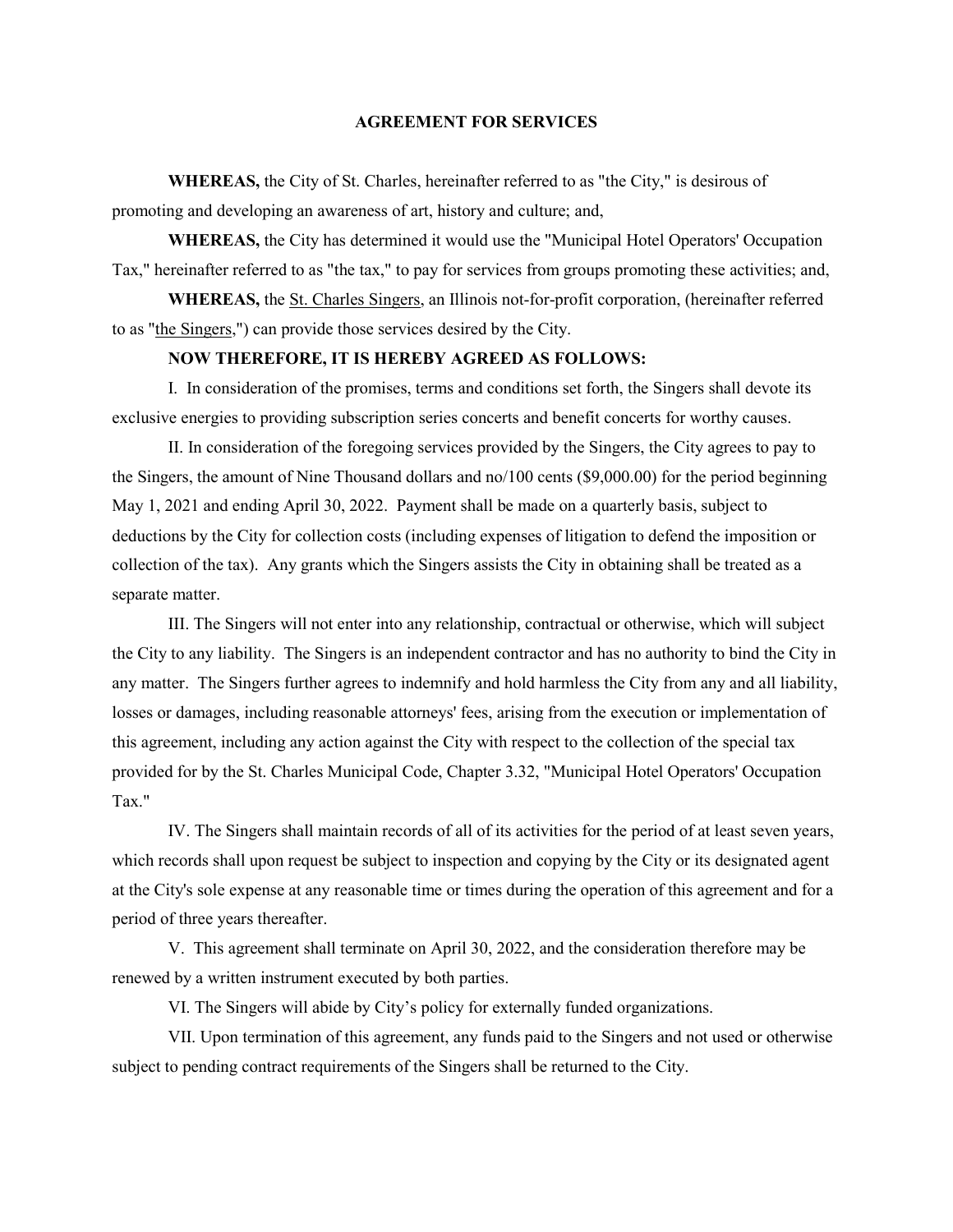IX. The foregoing is the entire agreement made by and between the parties hereto and has been examined by each of the said parties.

X. Any amendment to this agreement shall be effective only if evidenced by a written instrument executed by the parties hereto.

**IN WITNESS WHEREOF,** the undersigned have hereto set their hands and seals this  $\_\_\_\_$  day of  $2021.$ 

## **ST. CHARLES SINGERS**

By:

President

**CITY OF ST. CHARLES**

By:

Mayor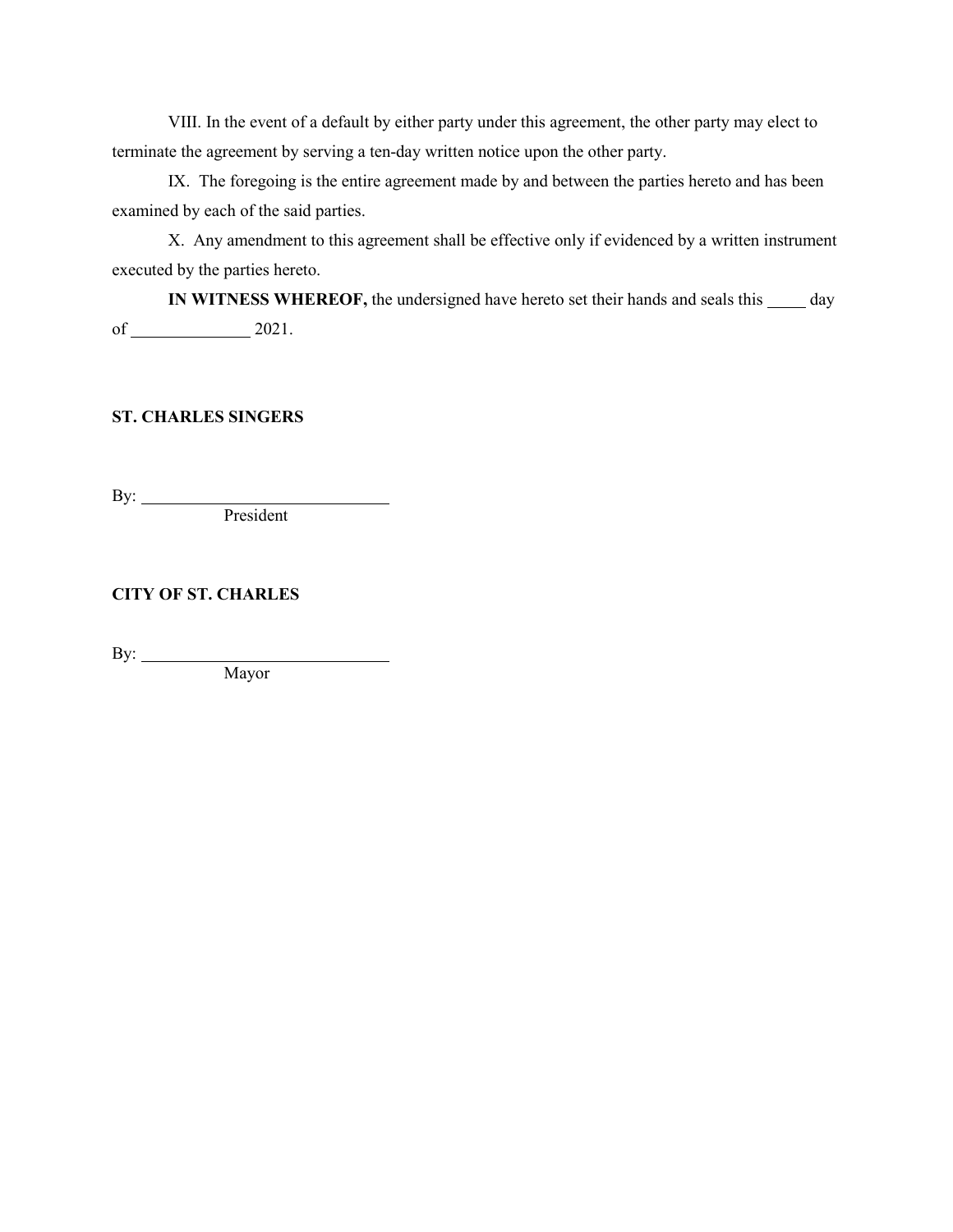**WHEREAS,** the City of St. Charles, hereinafter referred to as "the City," is desirous of promoting and developing an awareness of art, history and culture; and,

**WHEREAS,** the City has determined it would use the "Municipal Hotel Operators' Occupation Tax," hereinafter referred to as "the tax," to pay for services from groups promoting these activities; and,

**WHEREAS,** Kane Repertory Theatre, an Illinois not-for-profit corporation, (hereinafter referred to as "The Theatre") can provide those services desired by the City.

#### **NOW THEREFORE, IT IS HEREBY AGREED AS FOLLOWS:**

I. In consideration of the promises, terms and conditions set forth, the Theatre shall devote its exclusive energies to provide performances and exhibits of a cultural nature within the City of St. Charles.

II. In consideration of the foregoing services provided by The Theatre, the City agrees to pay to The Theatre, the amount of Six Thousand dollars and no/100 cents (\$6,000.00) for the period beginning May 1, 2021 and ending April 30, 2022. Payment shall be made on a quarterly basis, subject to deductions by the City for collection costs (including expenses of litigation to defend the imposition or collection of the tax). Any grants which The Theatre assists the City in obtaining shall be treated as a separate matter.

III. The Theatre will not enter into any relationship, contractual or otherwise, which will subject the City to any liability. The Theatre is an independent contractor and has no authority to bind the City in any matter. The Theatre further agrees to indemnify and hold harmless the City from any and all liability, losses or damages, including reasonable attorneys' fees, arising from the execution or implementation of this agreement, including any action against the City with respect to the collection of the special tax provided for by the St. Charles Municipal Code, Chapter 3.32, "Municipal Hotel Operators' Occupation Tax."

IV. The Theatre shall maintain records of all of its activities for the period of at least seven years, which records shall upon request be subject to inspection and copying by the City or its designated agent at the City's sole expense at any reasonable time or times during the operation of this agreement and for a period of three years thereafter.

V. This agreement shall terminate on April 30, 2022, and the consideration therefore may be renewed by a written instrument executed by both parties.

VI. The Theatre will abide by City's policy for externally funded organizations.

VII. Upon termination of this agreement, any funds paid to The Theatre and not used or otherwise subject to pending contract requirements of The Theatre shall be returned to the City.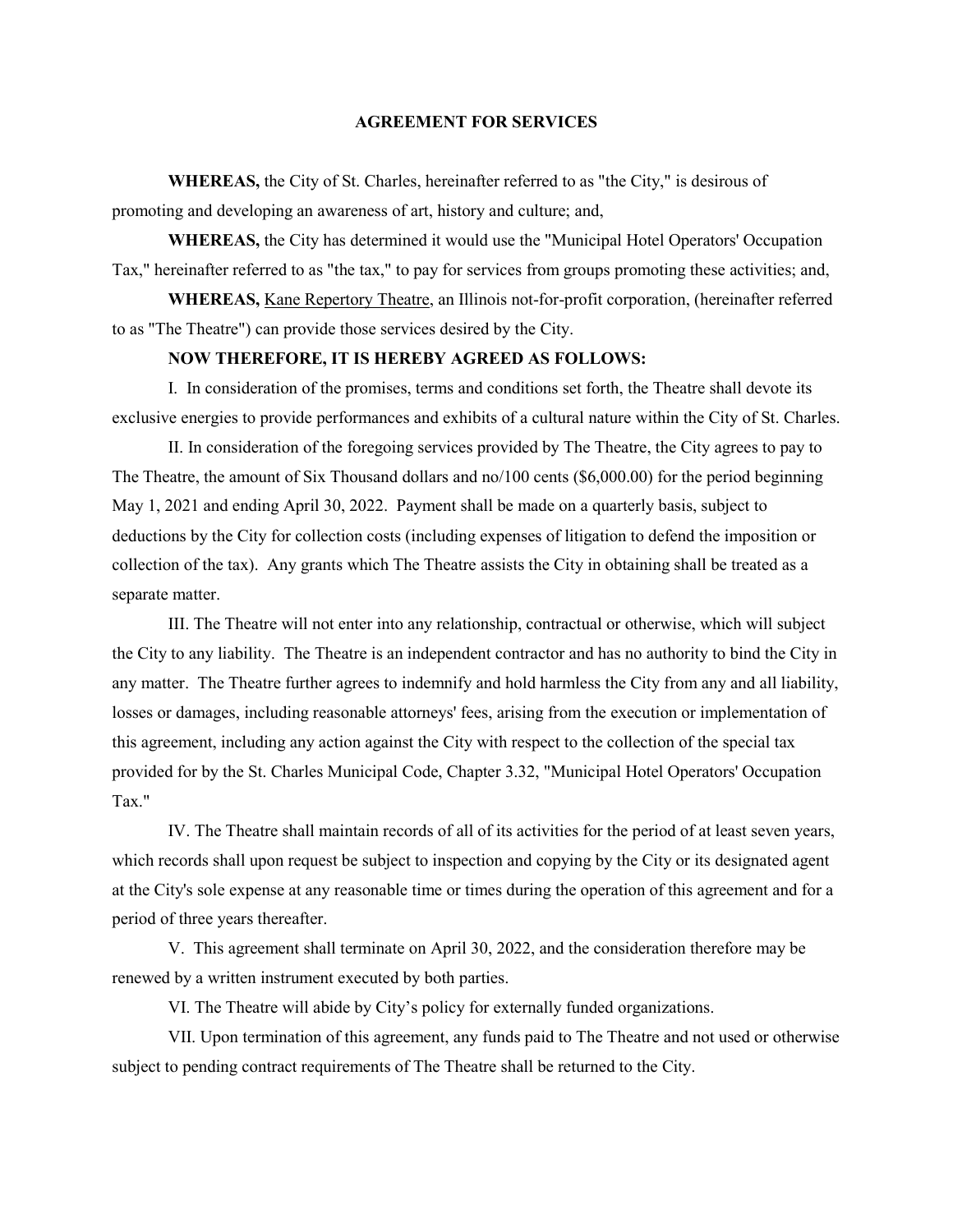IX. The foregoing is the entire agreement made by and between the parties hereto and has been examined by each of the said parties.

X. Any amendment to this agreement shall be effective only if evidenced by a written instrument executed by the parties hereto.

**IN WITNESS WHEREOF,** the undersigned have hereto set their hands and seals this  $\_\_\_\_$  day of \_\_\_\_\_\_\_\_\_\_\_\_\_\_, 2021.

## **KANE REPERTORY THEATRE CITY OF ST. CHARLES**

By: <u>President</u> President Mayor President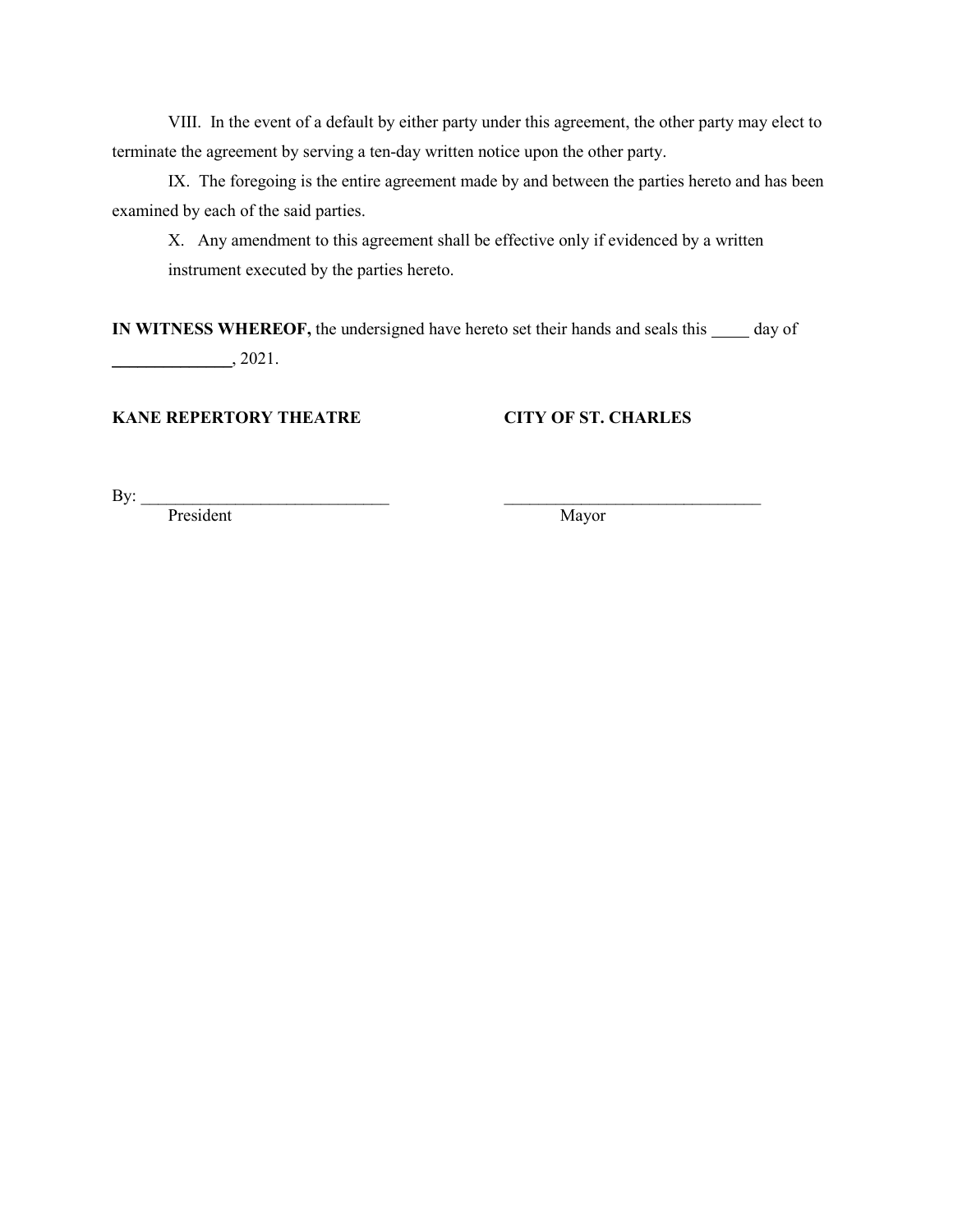**WHEREAS,** the City of St. Charles, hereinafter referred to as "the City," is desirous of promoting and developing an awareness of art, history and culture; and,

**WHEREAS,** the City has determined it would use the "Municipal Hotel Operators' Occupation Tax," hereinafter referred to as "the tax," to pay for services from groups promoting these activities; and,

**WHEREAS,** Marquee Youth Stage, an Illinois not-for-profit corporation, (hereinafter referred to as "MY Stage") can provide those services desired by the City.

#### **NOW THEREFORE, IT IS HEREBY AGREED AS FOLLOWS:**

I. In consideration of the promises, terms and conditions set forth, the MY Stage shall devote its exclusive energies to provide performances and exhibits of a cultural nature within the City of St. Charles.

II. In consideration of the foregoing services provided by the MY Stage, the City agrees to pay to the MY Stage, the amount of Nine Thousand One Hundred Twenty Nine dollars and no/100 cents (\$9,129.00) for the period beginning May 1, 2021 and ending April 30, 2022. Payment shall be made on a quarterly basis, subject to deductions by the City for collection costs (including expenses of litigation to defend the imposition or collection of the tax). Any grants which the MY Stage assists the City in obtaining shall be treated as a separate matter.

III. The MY Stage will not enter into any relationship, contractual or otherwise, which will subject the City to any liability. The MY Stage is an independent contractor and has no authority to bind the City in any matter. The MY Stage further agrees to indemnify and hold harmless the City from any and all liability, losses or damages, including reasonable attorneys' fees, arising from the execution or implementation of this agreement, including any action against the City with respect to the collection of the special tax provided for by the St. Charles Municipal Code, Chapter 3.32, "Municipal Hotel Operators' Occupation Tax."

IV. The MY Stage shall maintain records of all of its activities for the period of at least seven years, which records shall upon request be subject to inspection and copying by the City or its designated agent at the City's sole expense at any reasonable time or times during the operation of this agreement and for a period of three years thereafter.

V. This agreement shall terminate on April 30, 2022, and the consideration therefore may be renewed by a written instrument executed by both parties.

VI. The MY Stage will abide by City's policy for externally funded organizations.

VII. Upon termination of this agreement, any funds paid to the MY Stage and not used or otherwise subject to pending contract requirements of the MY Stage shall be returned to the City.